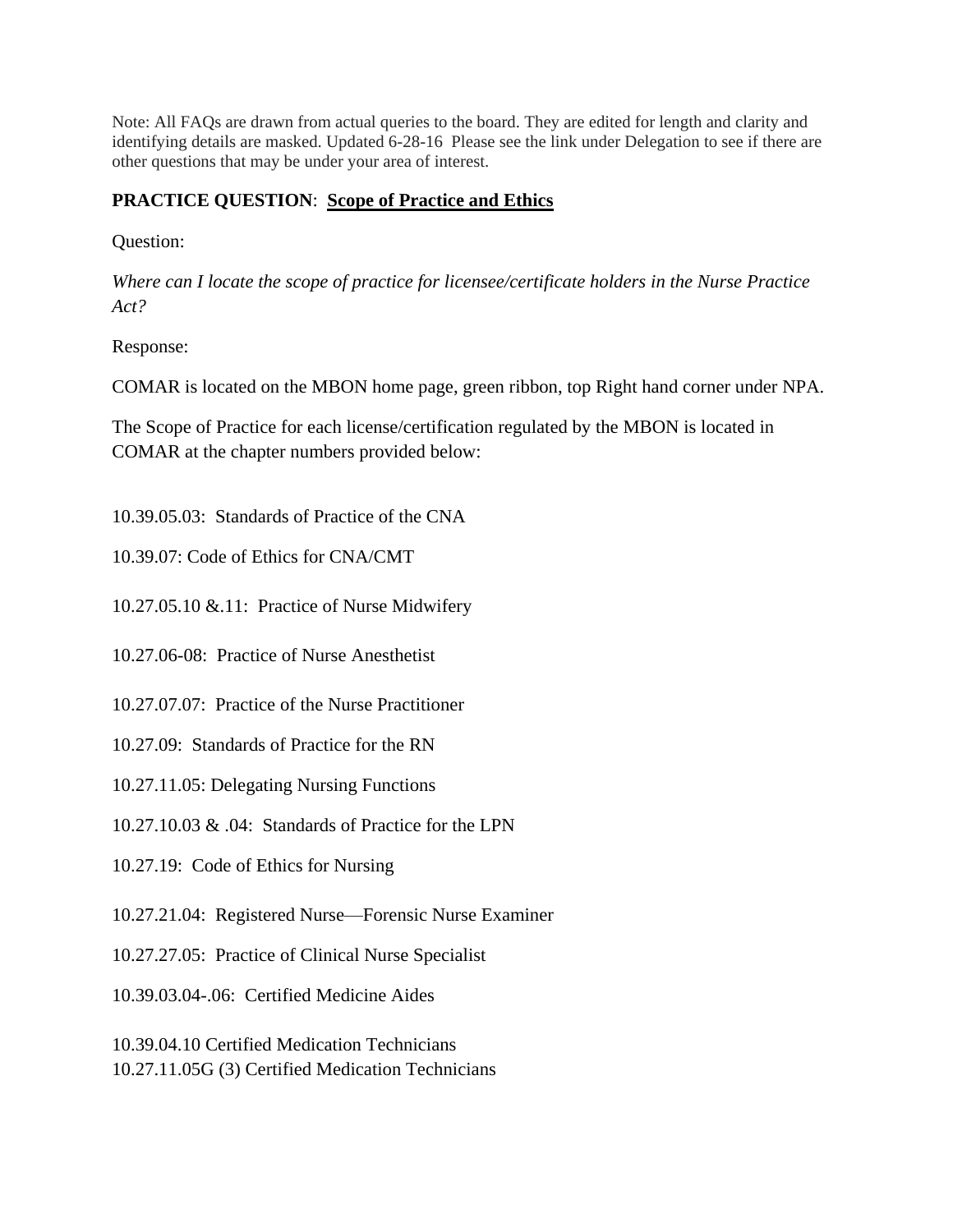# 10.27.14 Certified Medicine Technicians OHCQ regulations under Hospitals/Assisted Living

## **PRACTICE QUESTION: Scope of Practice**

## Question:

*I work with a film production company planning to shoot a film in [Maryland] involving a Full Body Burn (lighting a person on fire), We are working through what the company needs to do to address fire and life safety. One of the things we are requiring of the production company is on-site medical care, mainly in case the actress gets burned but also to deal with any other medical issues prior to the arrival of EMS. The film company has hired an RN licensed in Maryland, but that individual is not an EMT. I have checked with our local EMT medical director to see if this is permitted and he advised me to contact the board of nursing.*

*Is an RN permitted to serve in this type of role, providing pre-arranged pre-hospital care? My concern is not necessarily the individual's abilities but will this person have the equipment and supplies necessary to care for someone, especially a burn patient prior to the arrive of an EMS transport unit? Based on the credentials provided, I would assume this individual is fairly new to the RN field and I also don't want to see this person jeopardize the license by doing something that the nurse may not be aware is disallowed.*

## Response:

The Maryland Board of Nursing would not be able to answer "Yes" or "No" to your question, but rather refer you to the regulations that govern nursing practice.

These regulations can be found in COMAR 10.27.09. There are specialty regulations which govern specialty care transport ( COMAR 10.27.09.04.C) However, these regulations focus on the RN and transport from one facility to another. In COMAR 10.27.09.03. J with special note to (b) and (c):

J. Refusal.

(1) The RN has the right and the responsibility to refuse to perform, assign, or delegate nursing acts.

(2) Measurement Criteria.

(a) The RN has the right and responsibility to refuse to perform a nursing act which is beyond the parameters of the nurse's education, capabilities, and clinical competency.

(b) The RN shall obtain appropriate education, training, and supervision as required to perform nursing functions which are beyond the parameters of the nurse's education and clinical competence.

(c) The RN has the right to refuse to accept responsibility and accountability for supervising, monitoring, instructing, or evaluating an unlicensed person performing a nursing task that has not been delegated by that nurse.

I share your concerns that the equipment that may be needed to tend to a burn victim would not be available. Many questions come to mind that you yourself asked. What equipment does the RN have available? Who does the employee have a contract with for services? What documented experience and competency in the area of emergency care does the RN have?

While the board cannot speak to the employer's (film production company, in this case) legal and ethical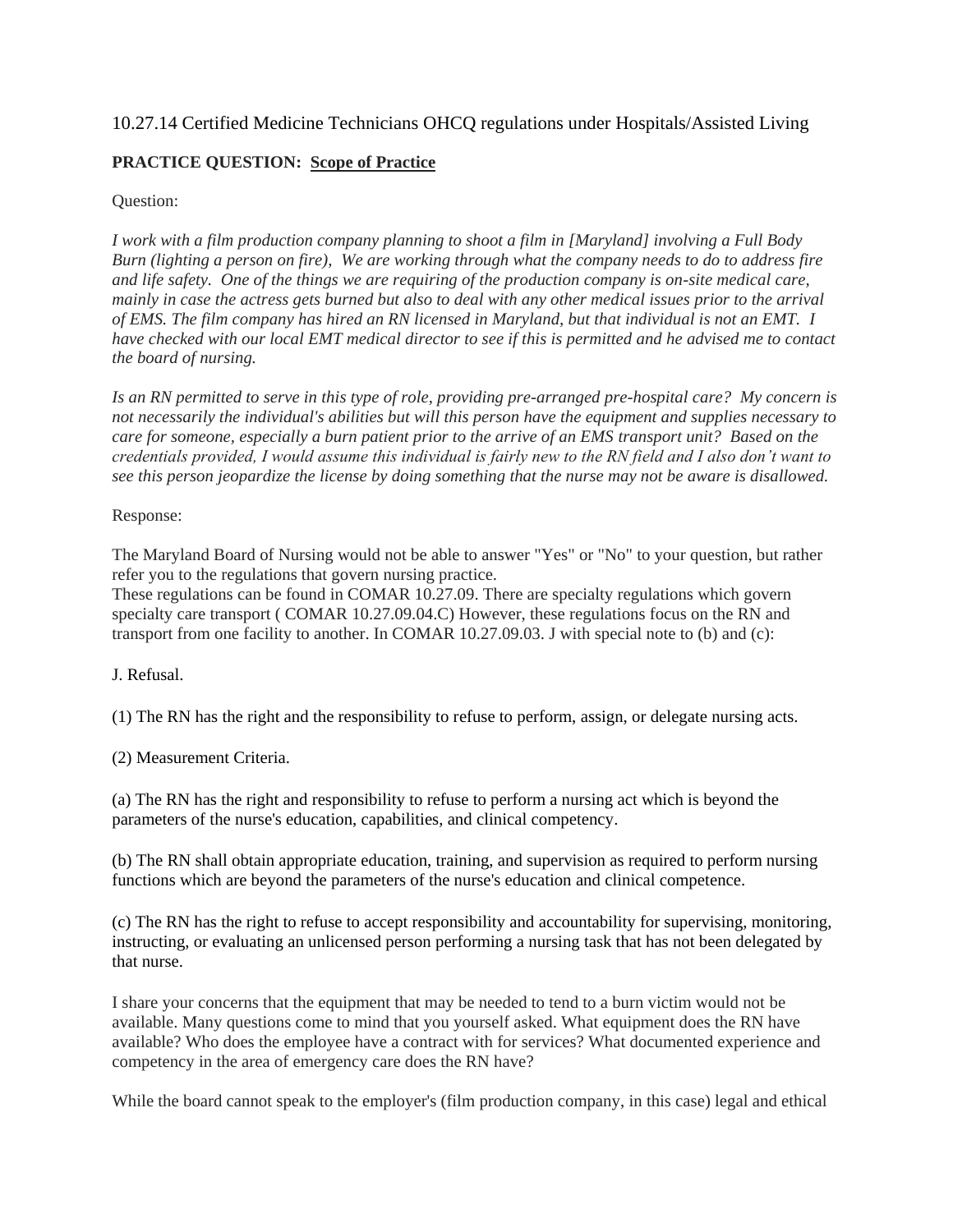responsibilities and potential liabilities, your question raises the serious issues for the professional nurse to consider when accepting employment for such an assignment.

## **PRACTICE QUESTION**: **Work Site Policies**

#### Question:

#### *I am reaching out on behalf of (a) Delegate.*

In recent months we have been working with a constituent who is employed as a nurse. This constituent *brought to our attention the very real concern of both patient and employee safety regarding breaks for nurses. In their professional opinion, it is critical that nurses, and those that work long shifts (some nurses work 12 hour shifts) should be allotted time for scheduled breaks. It is important that individuals who work in high stress environments and who are tasked with providing vital care to patients receive the needed breaks that almost all other professions receive, even if it is a mere 15-30 minutes.*

*Having worked on this concern for some time now, we understand that this is far from a clean cut issue. We understand the demands of this profession and how having nurses on breaks during a critical time or moment could prove harmful to the hospital patients or other staff members. This issue is complex. However, our constituent believes that not having a policy in place that allows for breaks could be just as damaging to patient and employee safety.*

*We are reaching out to you in hopes that you may be able to assist us in searching for a mutually beneficial resolution to this concern. Is there already something in place to address this issue in MD? If not, has it been discussed?* 

*We look forward to hearing back from you soon and hope that we can work together to better understand this issue*.

#### Response:

Thank you for contacting the Maryland Board of Nursing with a question about the board's role in employer policies, specifically whether we already have regulations in place mandating employee breaks in an acute care setting or plan to consider this in future. Please be aware that our consultation is limited to directing customers to applicable statutes, regulations, and possibly other evidence-based guidelines. Members of the board staff do not provide practice or delegation opinions, nor do we speak to employer policies.

We are currently rebuilding our website to provide a sampling of frequently asked questions and I have copied and pasted one below that is similar to your question:

*Question: Employer Policies I work at a facility that mandates to fill holes in schedule; is this legal?*

*Response: Thank you for contacting the Maryland Board of Nursing with a question about scheduling work hours and your employer's scheduling practices. The mission of the MBON is to advance safe quality care in Maryland through licensure, certification, education and accountability for public protection. We exist to protect the public and draw our authority to do so from the Nurse Practice Act and Regulations. Nothing in the NPA and Regs addresses*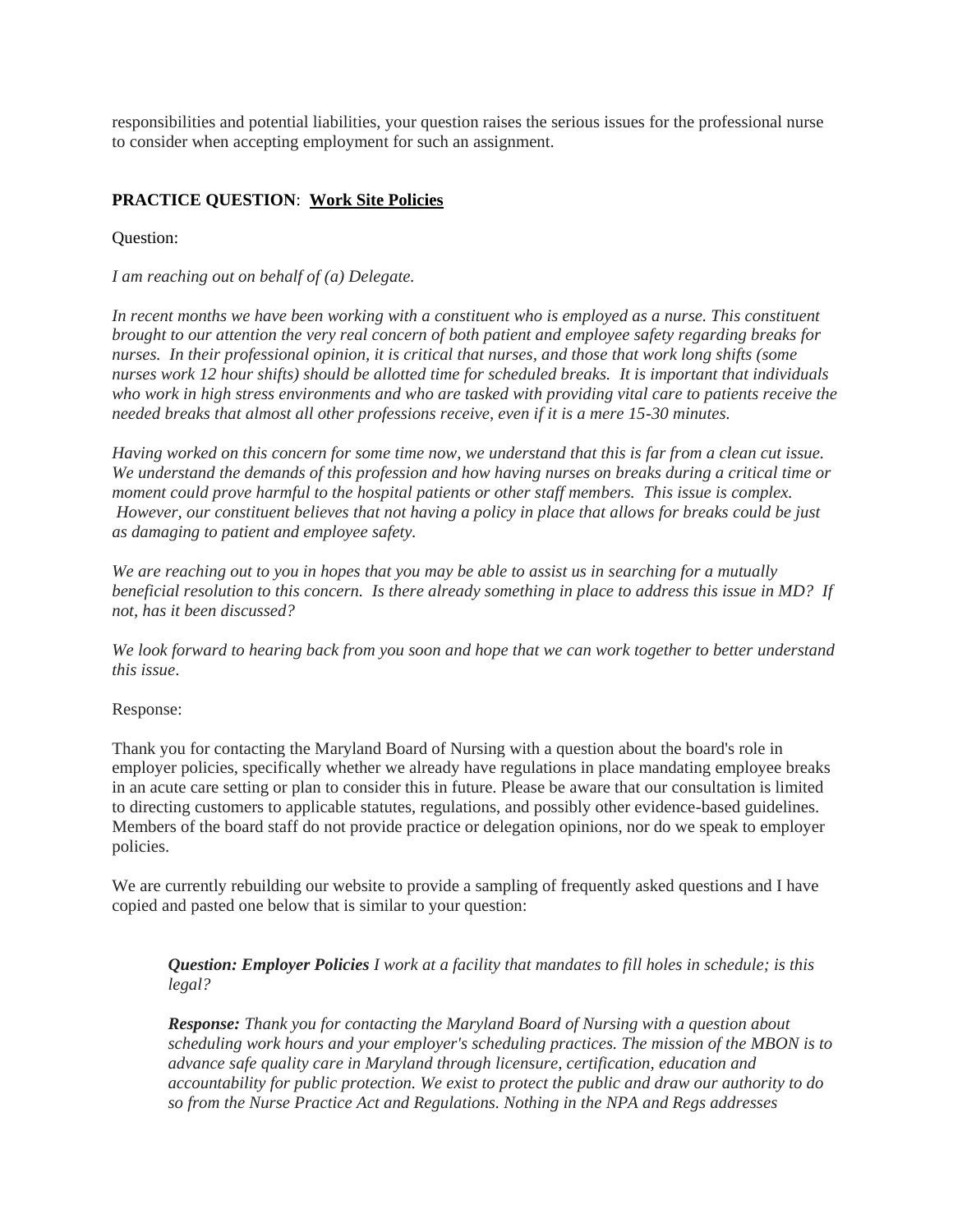*scheduling practices, employer-employee relations, or workers' rights. While you may look to employment laws and your agency's HR dept for guidance, I encourage you to engage your supervisors and nursing leadership in a meaningful discussion around patient safety outcomes to advance your concerns.*

In this case, you are wondering if the MBON could support nurse employees in seeking some kind of mandatory breaks. You wrote, "...our constituent believes that not having a policy in place that allows for breaks could be just as damaging to patient and employee safety. We are reaching out to you in hopes that you may be able to assist us in searching for a mutually beneficial resolution to this concern. Is there already something in place to address this issue in MD? If not, has it been discussed?"

The response from the copied FAQ above stands in this case. The Board's mission is to protect the public and not to advocate for the profession. The American Nurses Association, which does advocate for nurses, has published many position statements on nurse safety in the workplace. Both federal and state employment laws address meal breaks. If your constituent wishes to draw on those professional and legal statements for evidence to support a position, he or she certainly may do so.

However, I strongly emphasize the final sentence in the paragraph above: *I encourage you to engage your supervisors and nursing leadership in a meaningful discussion around patient safety outcomes to advance your concerns.*

You might also point the constituent to look at California where nursing work-site regulations were legislated in an attempt to force employer policies; suggest they research what the actual outcomes for nurses and patient safety ended up to be in a state that chose the regulatory route to deal with professional issues. At this time, the MBON has no plans to adopt regulations in the area of employee policies for meal/rest/work cycles for nurses.

# **PRACTICE QUESTION: Licensure Requirements for Out of State School Nurses**

Question:

*We do many out of state field trips and I would like to know if you could supply me with information on your state nursing laws relating to nurses from (NON-COMPACT STATE) traveling to or thru your state. Information needed: do our nurses have to do anything to be able to complete their job as the school nurse on a field trip to your state? Example: contact the State board of Nursing? Apply for a temporary license? Or is there an exemption for travel if less than a specific amount of time?*

## Response:

Thank you for contacting the Maryland Board of Nursing with a question about school nurses from a noncompact state traveling through Maryland.

Please see the portion of the Nurse Practice Act that addresses your inquiry below. I have highlighted in red what you may want to focus on. You can view the full Annotated Code of Maryland (COMAR) online. This does not pertain to a nurse who is administering nursing care to a patient who is a Maryland resident unless the nurse was licensed in another Compact state (the National Licensure Compact provides a privilege to practice in all of the participating states.

HO section 8-301(c) and COMAR [10.27.01.03:](http://10.27.1.3/)

## **HO section 8-301:**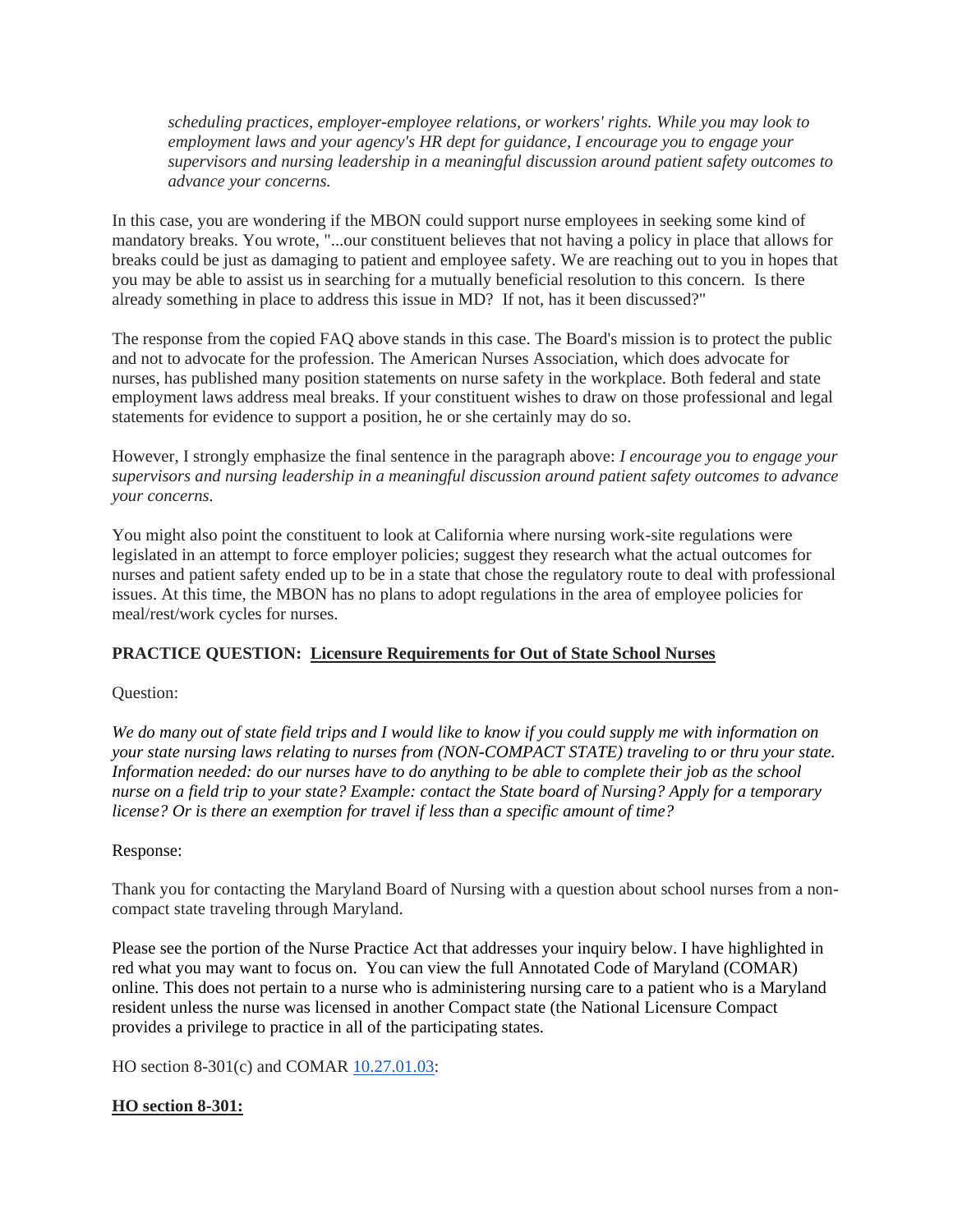**(a) Except as otherwise provided in this title, an individual shall be licensed by the Board before the individual may practice registered nursing in this State.**

**...**

**(c) This section does not apply to:**

**...**

**(3) An individual permitted to practice registered nursing or licensed practical nursing under rules and regulations adopted by the Board, if the individual:**

**(i) Otherwise has qualified to practice registered nursing or licensed practical nursing in any other state or country and is in this State temporarily;**

**COMAR 10.27.01.03A. Registered nurses or licensed practical nurses who hold a current active license in any other state or jurisdiction may render nursing care:**

**(1) For not more than 30 days, to an individual who is visiting the State for medical or personal reasons;**

**(2) For the purpose of the interstate transport and care of patients traveling to and from Maryland; and**

## **(3) During an emergency situation.**

Thank you contacting us and best wishes in your field trip experience.

## **PRACTICE QUESTION**: **Nursing care provided while traveling through Maryland**

Question:

*I am planning a school sponsored field trip from A NON-COMPACT STATE to Washington DC. The Middle School students and staff will be staying in Maryland during the trip and a licensed RN will be traveling with them. My home STATE does not participate in the Nurse Licensure Compact. We have been instructed by the STATE Department of Health, School Health Advisors that nurses must request and receive permission from the respective state's board of nursing, to practice in another state (NCSBN, 2012). The nurse must also know the nursing laws/regulations of that state and practice accordingly. This includes the laws regarding delegation of tasks to a non-nurse school staff member and performing the necessary health services (NCSBN, 2012). How do the nurses receive this permission from your state? Where can I locate Maryland's laws and regulations for school nurses? Thank you for your assistance*.

## Response:

Thank you for your inquiry. Based on your representation that an actively licensed RN from the STATE will be accompanying the students while they stay in Maryland, please refer to Md. Code Ann., Health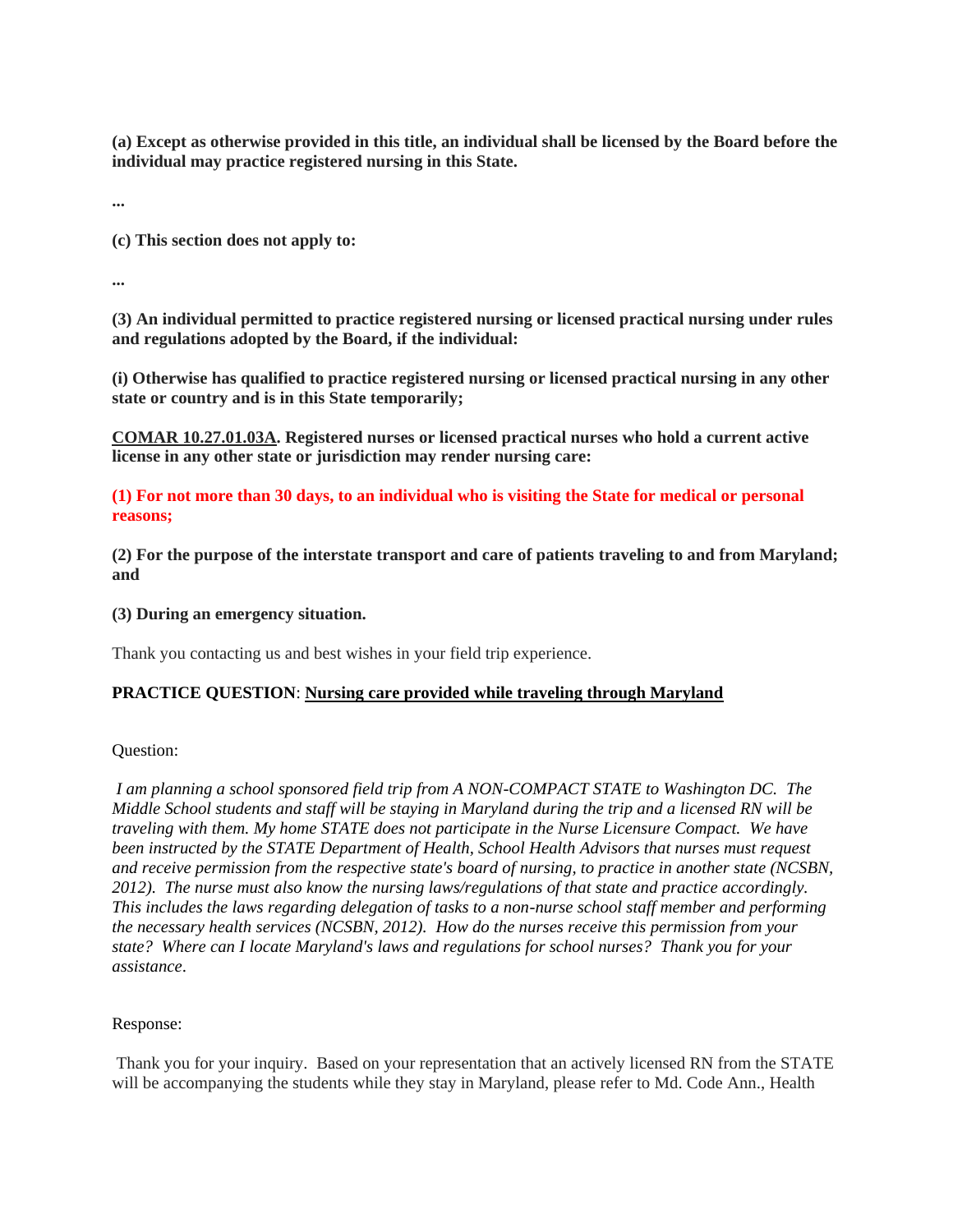Occupations Article, section  $8-301(c)(3)(i)$ , which governs the practice of actively licensed RNs who are in Maryland temporarily. It states as follows:

#### **8-301**

**(a) Except as otherwise provided in this title, an individual shall be licensed by the Board before the individual may practice registered nursing in this State.**

**...**

**(c) This section does not apply to:**

**...**

**(3) An individual permitted to practice registered nursing or licensed practical nursing under rules and regulations adopted by the Board, if the individual:**

## **(i) Otherwise has qualified to practice registered nursing or licensed practical nursing in any other state or country and is in this State temporarily;**

Further, under the Code of Maryland Regulations, the Board has set out rules that govern temporary practice in this State. The relevant provision states as follows:

## **COMAR 10.27.01.03A. Registered nurses or licensed practical nurses who hold a current active license in any other state or jurisdiction may render nursing care:**

## **(1) For not more than 30 days, to an individual who is visiting the State for medical or personal reasons;**

Under these two provisions, an actively licensed RN from STATE would be permitted to render nursing care to students while in Maryland temporarily, so long as the period of care does not exceed 30 days.

You can reference the laws governing nurses in Maryland by accessing the Nurse Practice Act at: [https://govt.westlaw.com/mdc/Index?transitionType=Default&contextData=\(sc.Default\).](https://govt.westlaw.com/mdc/Index?transitionType=Default&contextData=%28sc.Default%29) You will find the Act under the Health Occupations Article, Title 8. Nurses.

You can reference the regulations governing nurses in Maryland by accessing the Code of Maryland Regulations at: [http://www.dsd.state.md.us/COMAR/ComarHome.html.](http://www.dsd.state.md.us/COMAR/ComarHome.html) The relevant regulations are found under Title 10, Subtitle 27.

There are no provisions in the Maryland Nurse Practice Act or the regulations that require a licensed RN who is in Maryland temporarily to seek permission before practicing under the provisions cited above. published 3/2016

# **PRACTICE QUESTION**: **Chemotherapy**

Question:

*I am a compact state RN.*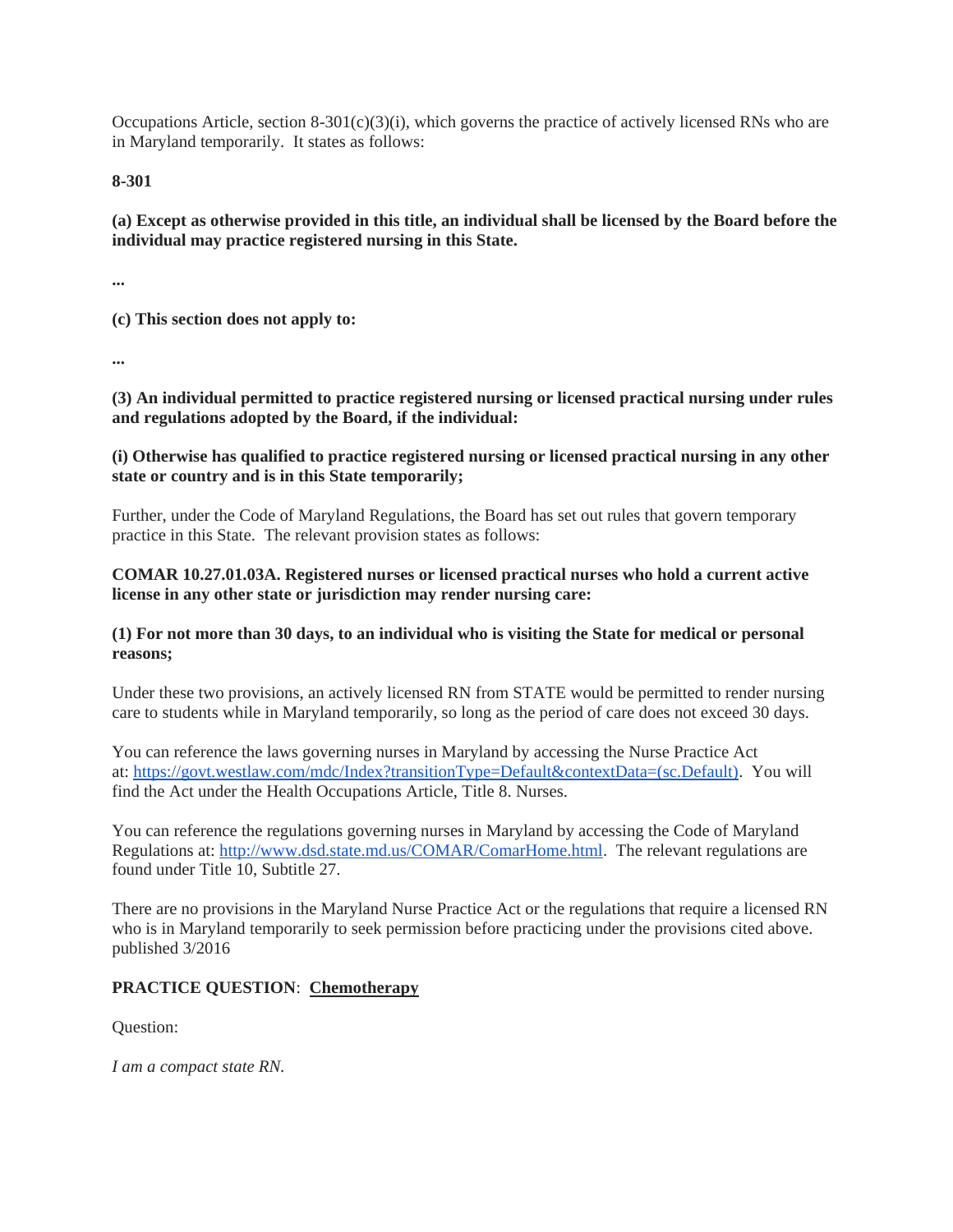*Can you please inform me at your earliest convenience whether specific advanced credentialing is required in the state of MD. for RNs to administer high risk chemotherapy agents via central lines in a clinic setting ? Thank you in advance for your time.*

Response:

Thank you for contacting the Maryland Board of Nursing with a question about chemotherapy.

Please see this excerpt from the Annotated Code of Maryland (regulations):

#### **10.27.20.06 Infusion Therapy Acts-RN**

**. . . .**

B. **The RN, upon completion of a second specialized educational program in infusion therapy which includes didactic content and a clinical practicum consistent with the standards established by the ONS or other bodies approved by the Board and with documented evidence of clinical competency, may perform the following additional infusion therapy activities:**

#### **(1) Administer antineoplastic agents;**

- (2) Aspirate fluid from an intraventricular reservoir;
- (3) Administer fluids and medications via an intraventricular reservoir;
- (4) Manage implantable pumps by programming and filling with fluids and medications;
- (5) Insert, repair, and remove PICC and midclavicular catheters;
- (6) Insert and remove midline catheters;
- (7) Manage specialized catheters for analgesia;
- (8) Remove nonsurgically placed central and arterial catheters;
- (9) Administer pharmacological agents to de-clot or restore blood return; and
- (10) Repair a catheter.

Thank you for your interest in supporting our mission: to advance safe quality care in Maryland through licensure, certification, education and accountability for public protection.

## **PRACTICE QUESTION: Scope of Practice**

Question: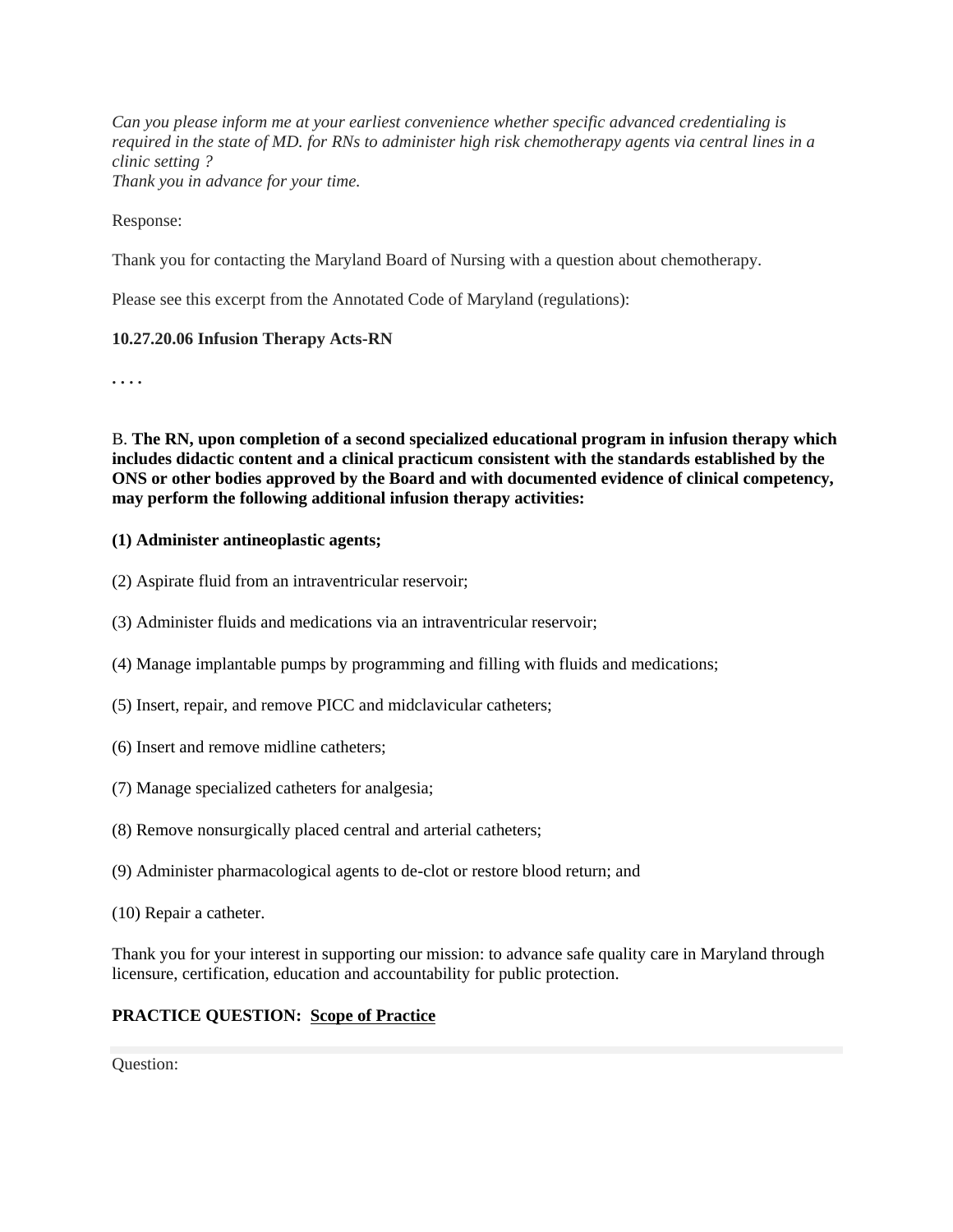*Is it within the RN's scope of practice in Maryland to perform physical examinations and assess for side effects in clinical research? I reviewed the Nurse Practice Act but it was not helpful to me on answering the question, and I need MBON's guidance. Please advise if it is within the RN's scope of practice in Maryland to perform physical examinations and assess for side effects in clinical research.*

## Response:

Please understand that MBON staff do not provide practice opinions or approvals, nor do we provide legal interpretation. Our consultation is limited to directing customers to applicable statutes, regulations, and possibly other evidence-based guidelines. There is nothing specifically that addresses the "clinical research" setting in the statute or regulations, however, the practice of nursing as defined below is not limited to a setting. I would point out, however, that in your query you refer to "physical examination" and the terms used in our statute/regs (below) do not use those words, rather "assessment" and "evaluation." Nurses participate in research in multiple ways, as principal investigators and assistants, as well as enacting research protocols, so it isn't clear if the concern is a nurse participating in research or conducting an assessment that is only required due to a research protocol. Nonetheless, the excerpts below speak to the scope of practice. Also included is the scope of practice for an advanced practice registered nurse to show that the language is the same for "assessment" rather than "physical examination."

If this response is insufficient for your needs, I would suggest you consult with your own agency leadership and legal team to decide what meets your own objectives and still serves patient safety and public protection.

The relevant portion of the Nurse Practice Act is copied below for your reference:

## **Practice registered nursing**

(n)(1) "Practice registered nursing" means the performance of acts requiring substantial specialized knowledge, judgment, and skill based on the biological, physiological, behavioral, or sociological sciences as the basis for assessment, nursing diagnosis, planning, implementation, and evaluation of the practice of nursing in order to:

(i) Maintain health;

(ii) Prevent illness; or

- (iii) Care for or rehabilitate the ill, injured, or infirm.
- (2) For these purposes, "practice registered nursing" includes:
- (i) Administration;
- (ii) Teaching;
- (iii) Counseling;
- (iv) Supervision, delegation, and evaluation of nursing practice;
- (v) Execution of therapeutic regimen, including the administration of medication and treatment;
- (vi) Independent nursing functions and delegated medical functions; and
- (vii) Performance of additional acts authorized by the Board under § 8-205 of this title.

# **Registered nurse**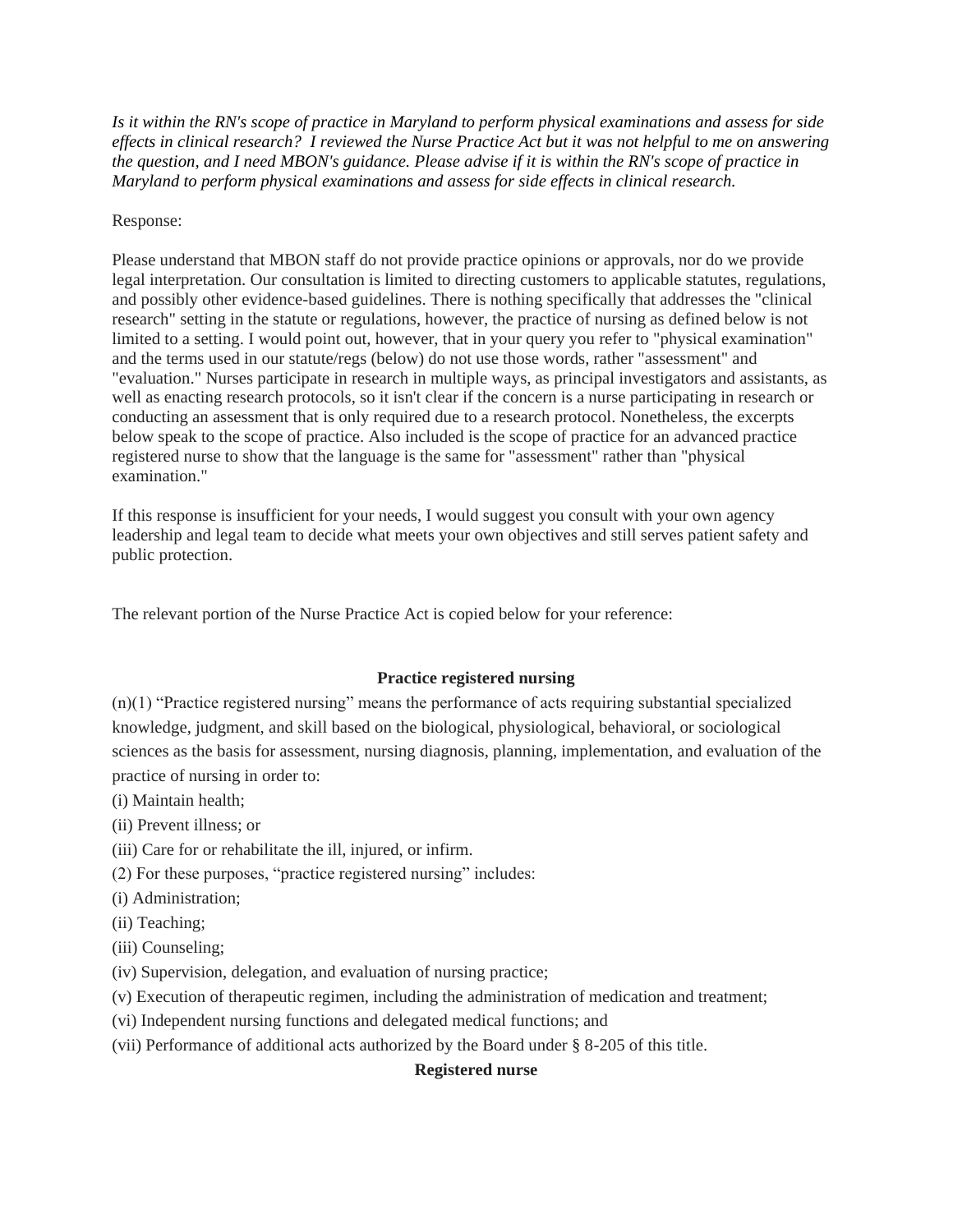(o) "Registered nurse" means, unless the context requires otherwise, an individual who is licensed by the Board to practice registered nursing.

#### **Practice as a nurse practitioner**

(l) "Practice as a nurse practitioner" means to independently:

(1) Perform an act under subsection (n) of this section;

(2) Conduct a comprehensive physical assessment of an individual;

(3) Establish a medical diagnosis for common chronic stable or short-term health problems;

(4) Order, perform, and interpret laboratory tests;

(5) Prescribe drugs as provided under § 8-508 of this title;

(6) Perform diagnostic, therapeutic, or corrective measures;

(7) Consult and collaborate with, or refer an individual to, an appropriate licensed physician or any other

health care provider as needed; and

(8) Provide emergency care.

## **PRACTICE QUESTION: Impaired Practice**

Question:

*I am in the process of evaluating a nurse with a history of chronic pain who uses large doses of narcotics in combination with prescribed Methadone for pain.*

*Please let me know if the Board has specific regulations regarding oxycodone and methadone in clinically practicing nurses.*

*Because this evaluation is for possible reasonable suspicion/fitness for duty, I need to relay to this nurse if there are any Board issues she needs to consider in determining fitness for practice.*

Response:

There is no statute or regulation addressing specific medications in nursing practice (i.e., oxycodone, methadone, etc). However the following (potential violations) may be relevant:

NPA 8-316 (a) (7)(ii) Provides professional services while under the influence of alcohol or using and narcotic or controlled dangerous substance (CDS) as defined in 5-101 of the Criminal Law Article, or other drug that is in excess of therapeutic amounts or without valid medical indication

NPA 8-316 (a) (19) is addicted to or habitually abuses narcotic or controlled dangerous substance (CDS) as defined in 5-101 of the Criminal Law Article

Code of Ethics COMAR 10.27.19.02 C (8) using, possessing, supplying, administering prescription drugs or controlled dangerous substance (CDS) without valid medical indication

C (9) reporting for employment under the influence of alcohol or a CDS

C (10) reporting for employment under influence of an illicit drug